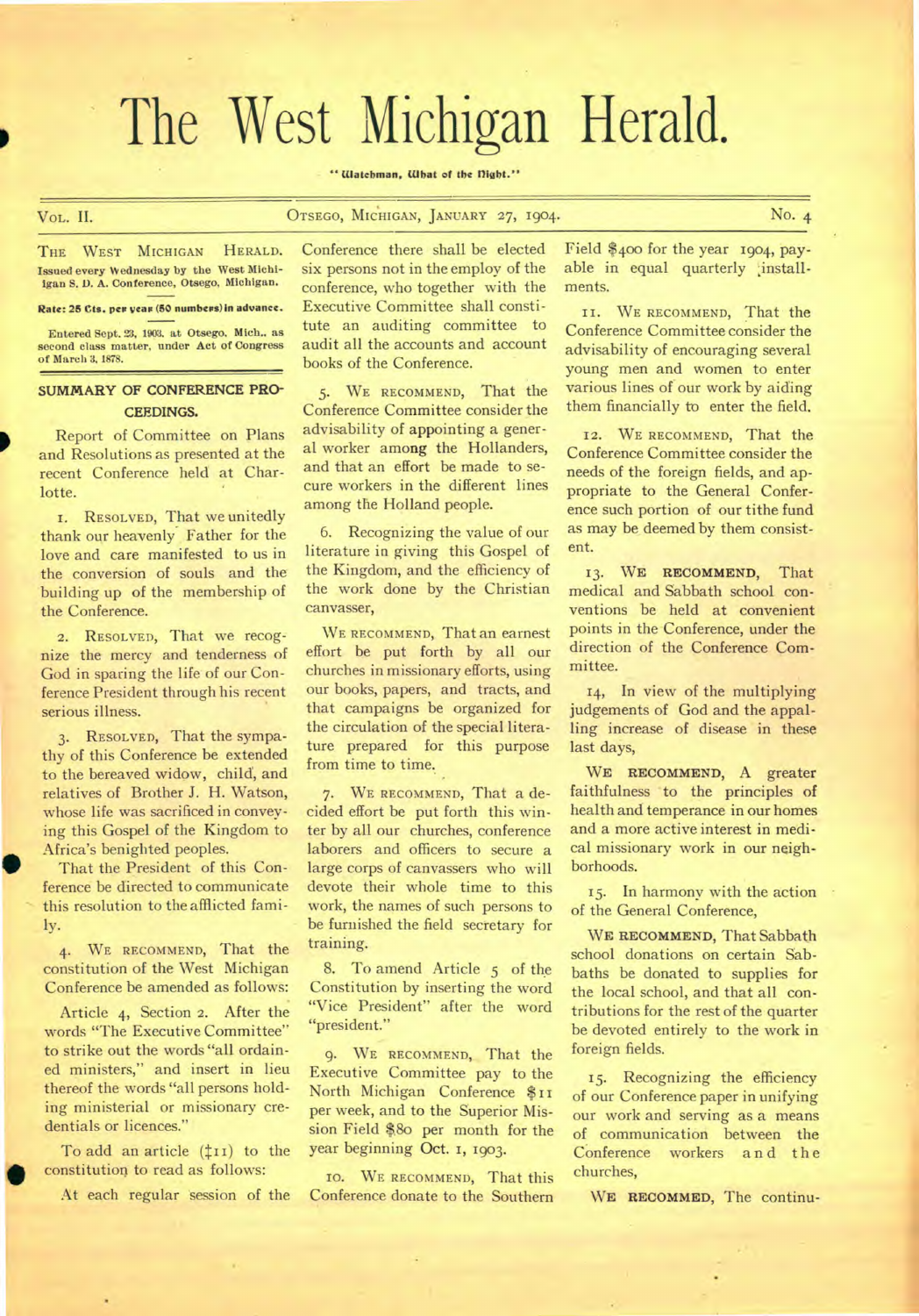I

•

ance of its publication and bespeak for it the hearty support of the laborers and the people.

**17. WE RECOMMEND,** That we invite the Lake Union Conference to hold its next biennial session within the borders of the West Michigan Conference, and would suggest Berrien Springs as a suitable place.

18. WE **RECOMMEND,** That this conference hold a general campmeeting in the year 1904, and that the Conference Committee proceed to raise a camp-meeting fund.

19. WE RECOMMEND, Immediate efforts to finish raising the \$1,000 voted by the last Conference for the Cedar Lake Academy.

20. WE RECOMMEND, That the Field Secretary or some other competent person acting under the direction of the Conference Committee, devote his time for as long a period as necessary in visiting the churches where the quota of Christ's Object Lessons is still unsold, organizing and encouraging the brethren, and closing the work.

21 WE RECOMMEND, That the following eight men,—W a r r en Cole, Mt. Pleasant; R. A. Hart, Battle Creek; Jas. E. Root, Coopersville; R. C. Horton, Kalamazoo; W. D. Parkhurst, Grand Rapids; W. E. Videto, Big Rapids; P. T. Magan, Berrien Springs; and George Pierce of Charlotte,—together with the Conference Committee, compose a committee of thirteen to locate the Conference offices.

22. WE RECOMMEND That OUT Church Schools be supported by money derived from the following three sources:—first, tuitions; second, donations in the local churches; third, a general fund under the control of the Conference Committee.

That the Conference Committee undertake the formation of a general fund to be known as the Church School fund from which assistance may be given Church Schools in the discretion of the Conference Committee.

**23. WE RECOMMEND,** The organization of a general Young Peoples' Society for the Conference in order that isolated young people as well as local societies may be brought into touch with the work of the message.

**WHEREAS,** "Already many are receiving the Holy Spirit, and no longer will the way be blocked by listless indifference," and whereas, "All that the apostles did, every church member to-day is to do,"

**RESOLVED,** That we urge upon all the earnest, faithful seeking of God, by the putting away of all sin, the righting of wrongs, the healing of all troubles between brother and brother, and the calling upon God for the Holy Spirit to fit us to give this message to the world.

### **The Offering In Behalf Of The International Publishing Association.**

I wish to call attention to the recommendation passed at the Washington council to take a special offering the first Sabbath in February, for the International Publishing Association of College View. This action has been referred to recently in the **REVIEW;** but I feel that the special attention of our people throughout this country should be called to this important matter.

Every one should clearly understand that the International Publishing Association has been formed for the purpose of giving great impetus to the circulation of German and Scandinavian literature in the United States. We have heard over and over again from our German and Scandinvaian brethren of the vast population of these nationalities in this county, and we have been importuned many times to put forth greater efforts in their behalf.

For years efforts have been made to place German and Scandinavian ministers and Bible workers in the field to work for these nationalities. Some headway has been made. But we are all aware that but little has been accomplished compared with what must be done. We know that the press is one of the mightiest and most economical factors in the world for the dissemination of thought.

After looking the matter over carefully, it has been agreed to by all that if we ever reach the vast German and Scandinavian population of the United States, we shall have to do far more than we ever have in the circulation of literature in these languages. This has led to the organization of the International Publishing Association.

In order for this Association to work effectively, it is necessary to procure facilities. It is believed that \$6,000 will put the Association in shape to do a large, efficient work in this line. The offering to be taken the first Sabbath in February is to raise this amount. Provision was made in the recommendation that should there be any surplus, it would be applied to the work in Washington.

We most sincerely hope that the \$6,000 required by the Association will be raised. We believe it is due or German and Scandinavian brethren. For many years they have been giving of their means very liberally to promote the work among the English-speaking people in this country. We have never before launched any large special enterprise in America for these nationalities. As we think of the fnany thousands of dollars they have devoted to the work among the English people, we feel that now the amount that they require to advance their work should be freely and promptly given by our churches as a suitable expression of our appreciation of the help they have so cheerfully rendered to us. A. G. Daniells.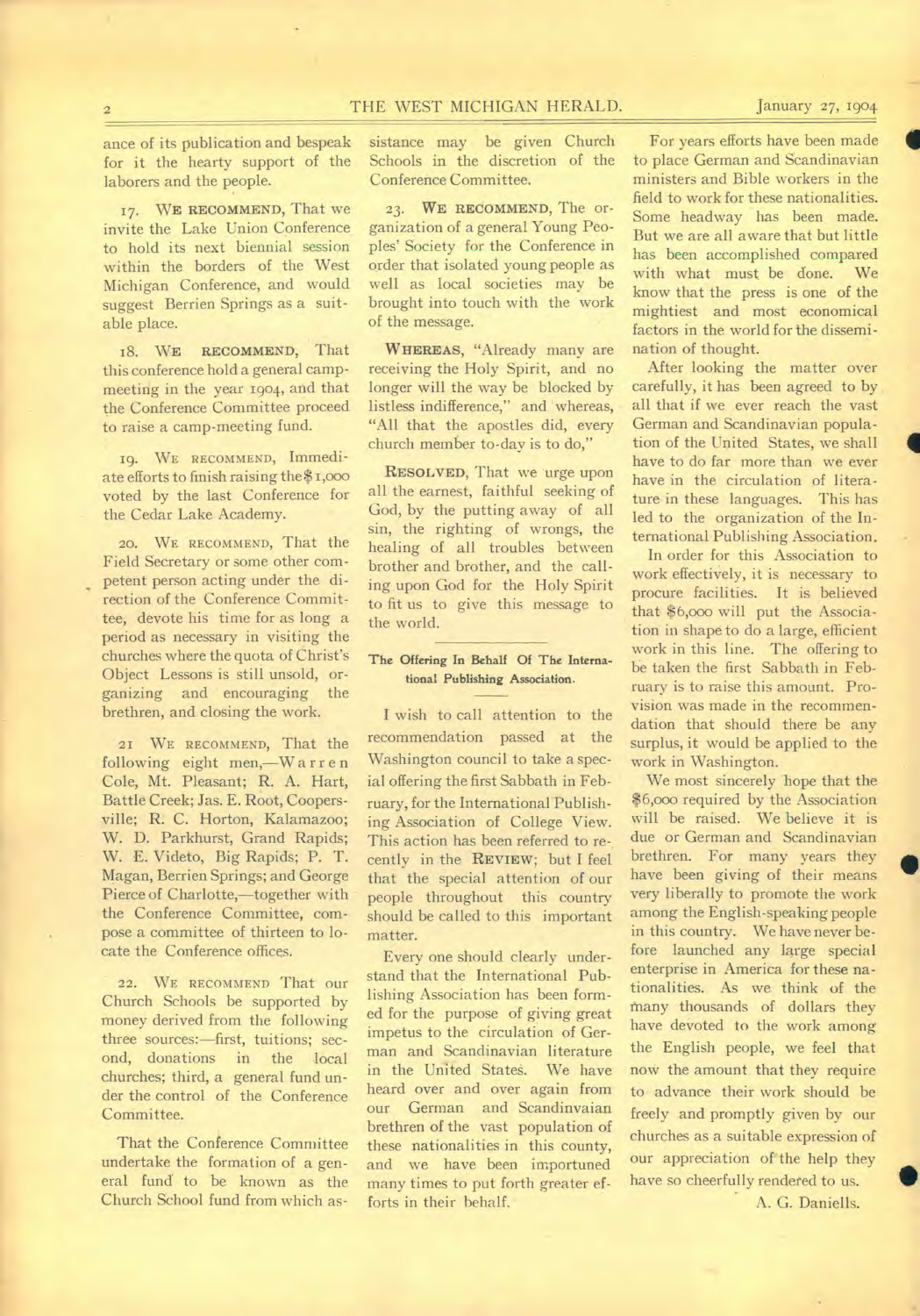# **FINANCIAL STATEMENT AND REPORT Treasurer's Tithe Report.**

**of the Secretary-Treasurer of the** 

## **CEDAR LAKE INDUSTRIAL ACADEMY**

For the Year July 1, 1902 to June 30, 1903.

October 6, '02-December 31, '03.

### RECEIPTS, 1902.

|                                           | Debit              | Credit      |                  | Resources Liabilities Losses |          | Gains      |
|-------------------------------------------|--------------------|-------------|------------------|------------------------------|----------|------------|
| Academy Building \$ 2,042 04              |                    |             | 82,042 04        |                              |          |            |
| Academy Expense                           | 63 96              |             |                  |                              | \$63 96  |            |
| Academy Furniture                         | 363 58             |             | 363 58           |                              |          |            |
| Advertising                               | 83 07              |             |                  |                              | 83 07    |            |
| Apiary                                    | 118 01             |             | 118 01           |                              |          |            |
| Back Forty<br>Barn and Outbuildings       | 400 00<br>457 08   |             | 400 00<br>457 08 |                              |          |            |
| Bills Receivable                          | 20 19              |             | 20 19            |                              |          |            |
| Capital Stock                             |                    | \$8,625 34  |                  |                              |          |            |
| Board Account.                            | 189 05             | 222 87      |                  |                              |          | \$33.82    |
| Carpentry Shop<br>.                       | 53 51              |             | 53 51            |                              |          |            |
| Cash                                      | 140                |             | 1 40             |                              |          |            |
| C. O. L. Fund                             |                    | 7.50        |                  | \$7,50                       |          |            |
| Dairy                                     | 195 21             | 43 26       | 151 95           |                              |          |            |
| Dining Hall.                              | 779 73             | 847 44      |                  |                              |          | 67 71      |
| Dormitory Dues<br>Dormitory Building      | 198 67<br>1,038 67 | 569 00      | 1,038 67         |                              |          | 370 33     |
| Dormitory Furniture                       | 285 31             |             | 285 31           |                              |          |            |
| Donations                                 |                    | 11 60       |                  |                              |          | 11 60      |
| Edmore State Bank                         | 61                 |             | 61               |                              |          |            |
| Expense                                   | 204 75             |             |                  |                              | 204 75   |            |
| Equerry                                   | 586 70             |             | 586 70           |                              |          |            |
|                                           | 999 25             | 726 71      | 272 54           |                              |          |            |
| Farm Tools                                | 325 68             |             | 325 68           |                              |          |            |
| Front Forty<br>Fruit Farm                 | 1,250 00           |             | 1,250 00         |                              |          |            |
| Fuel                                      | 8 62               | 72 61       | 862              |                              |          | 72 61      |
| Garden.                                   | 31 85              |             | 31 85            |                              |          |            |
| Greenhouse                                | 19 93              |             | 19 93            |                              |          |            |
| Hennery                                   | 19 31              |             | 19 31            |                              |          |            |
| Interest and Discount                     |                    | 17 94       |                  |                              |          | 1794       |
| Laundry                                   |                    | 13 28       |                  |                              |          | 13 28      |
| Loss and Gain                             |                    | 12 00       |                  |                              |          | 12 00      |
| Library and Laboratory.                   | 75 00              |             | 75 00            |                              |          |            |
| Library Fund                              |                    | 6 78        |                  | 6 78                         |          |            |
| Machinery                                 | 200 00<br>809 20   | 439 56      | 200 00<br>396 28 |                              |          |            |
| Office Expense                            | 97 97              |             |                  |                              | 97 97    | 26 64      |
| Old Accounts Receivable                   | 39 06              |             | 39 06            |                              |          |            |
| Office Furniture                          | 120 79             |             | 120 79           |                              |          |            |
| Oil Division                              | 1 48               |             | 1 48             |                              |          |            |
| Orchard                                   | 94 25              |             | 94 25            |                              |          |            |
| Printing Division                         | 187 11             |             | 187 11           |                              |          |            |
| Repairs                                   |                    | 12 20       |                  |                              |          | 12 20      |
| Rentals                                   |                    | 425         |                  |                              |          | 4.25       |
| Smiddy<br>Storeroom                       | 114 69<br>22 21    |             | 114 69           |                              |          |            |
| Stumping Contract                         | 64 76              |             | 71 78<br>64 76   |                              |          | 49 57      |
| Tuition                                   | 403 61             | 848 25      |                  |                              |          | 444 64     |
| Warehouse                                 | 266 80             |             | 266 80           |                              |          |            |
| Woodhouse                                 | 192 64             |             | 192 64           |                              |          |            |
| Ice Account                               | 10 88              |             | 10 88            |                              |          |            |
| \$1.000 Fund                              | 60 56              |             | 60 56            |                              |          |            |
| Partition Contract                        | 8 06               |             | <b>S</b> 06      |                              |          |            |
| Personal Accounts                         | 526 51             | 551 17      | 524 27           | 548 93                       |          |            |
|                                           | \$13,031 76        | \$13,031 76 | \$9,875 39       | \$563 21                     | \$449 75 | \$1,136 59 |
| Resources    \$9,875 39                   |                    |             |                  |                              |          |            |
|                                           | 563 21             |             |                  |                              |          |            |
| Net present worth                         |                    |             |                  |                              |          |            |
|                                           |                    | \$9,312 18  |                  |                              |          |            |
| Capital Stock July 1, 1902 8,625 34       |                    |             |                  |                              |          |            |
| 1136 59<br>Net gain during year<br>449 75 | 686 84             |             |                  |                              |          |            |
| Net present worth                         |                    | 9,312 18    |                  |                              |          |            |
| Net gain as per above                     | 686 84             |             |                  |                              |          |            |
| Rec'd on \$1,000 fund \$390 20            |                    |             |                  |                              |          |            |
| Donations<br>11 60                        | 401 80             |             |                  |                              |          |            |
| <b>Net Gain Operating School</b>          |                    |             |                  |                              |          |            |
|                                           |                    | 285 04      |                  |                              |          |            |
|                                           |                    |             |                  |                              |          |            |

|                     | October                       | $$3,095$ 03  |
|---------------------|-------------------------------|--------------|
|                     | November                      | 795 25       |
| is                  | December                      | 1,614 55     |
|                     | January, 1903                 | 3,728 68     |
|                     | February                      | 569 95       |
|                     | March                         | 267 62       |
|                     | April                         | 2,207 63     |
|                     | May                           | 1,515 43     |
|                     | June.                         | 691,17       |
| 2                   | July                          | 2,407 55     |
|                     | August                        | 746 52       |
|                     | September                     | 719 22       |
|                     | October                       | 2,967 63     |
| 3                   | November                      | 1,004 57     |
|                     | December                      | 978 79       |
|                     |                               |              |
| $\dot{0}$           |                               |              |
|                     | Total                         |              |
|                     | DISBURSEMENTS.                | $$23,309$ 59 |
|                     |                               |              |
|                     | Paid Laborers                 | \$16,293 25  |
| ï                   | General Fund                  | 35 00        |
|                     | Loan to Medical Dept.         | 50 00        |
|                     | Expense Acc't.<br>Rent        | 581 62       |
| 4                   |                               | 257 14       |
| 8                   | C.O.C. Campaign               | 761 от       |
| $\ddot{\mathbf{0}}$ | Tithe, Lake Union Conf.       | 1,800 17     |
|                     | <b>Superior Mission Field</b> | 1,920 00     |
| 34                  | North Mich. Conf.             | 1,144 00     |
|                     | Tent Fund                     | 237 53       |
|                     | Cash on hand                  | 211 87       |
|                     | Total                         | \$23,309 59  |

Report of Sabbath School Association of West Michigan Conference for the year, October I, 1902 to October 1, 1903: No. of schools at beginning of year <br>o. of schools added <br>o. of schools added <br>o. 0 No. of schools added 6

No. of Home Dept. Members reporting to local schools 19 Present Membership - 2,318 Average Attendance - 1,804 Total Contributions \$2,121 27 Donations to Missions 1,157 81 Orphans Home 392 37 Special Donations 23 89 Total Expense of Schools 741 89 " State Dept. 68 54